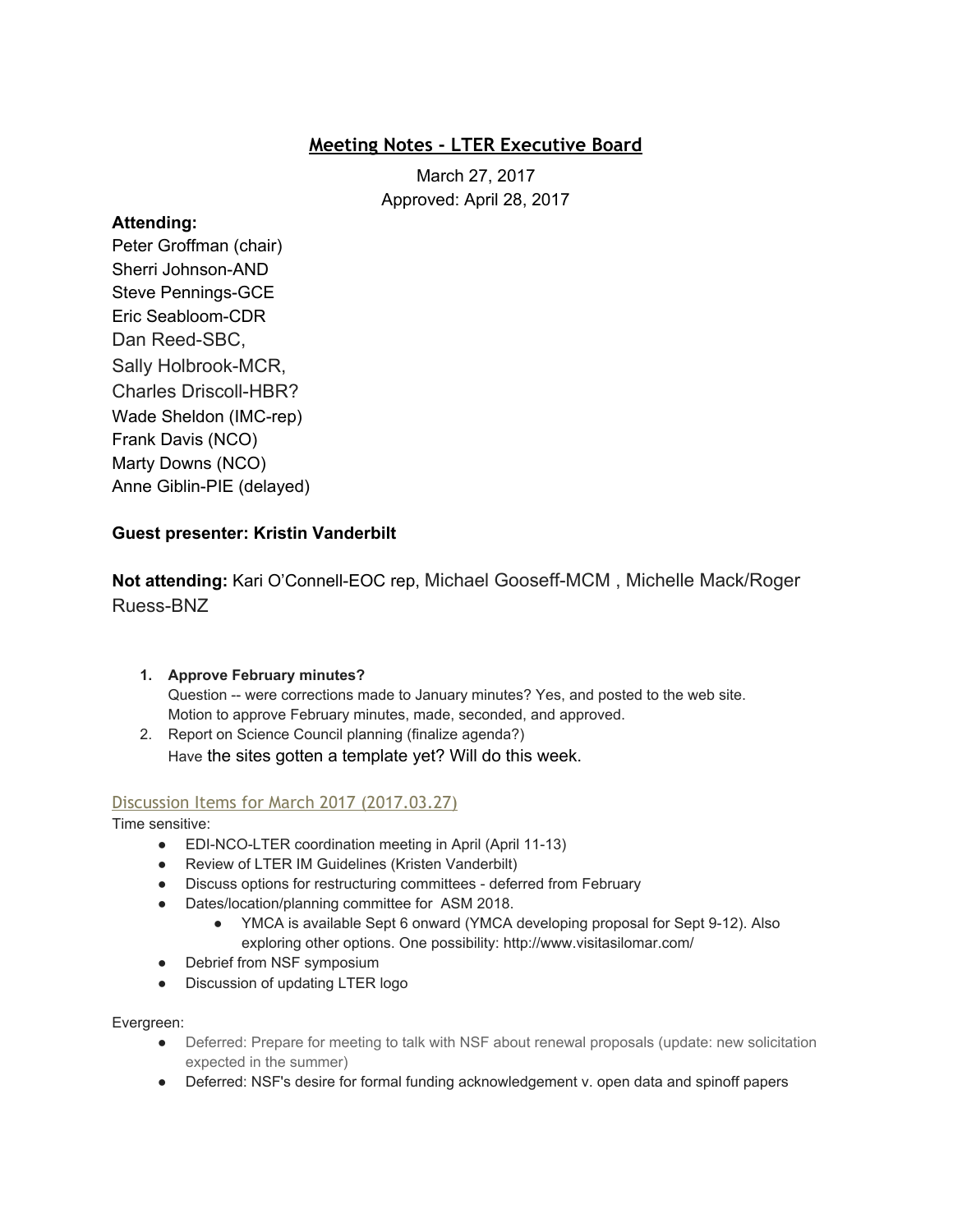#### **Science Council Meeting**

- Executive board begins at 1:30 p.m. on Tuesday. Are we planning to meet at Hubbard Brook or at Loon Mountain that day? Had assumed at Hubbard Brook, but will look into the possibility of Loon Mountain.
- Have the sites gotten a template yet? Will do this week.
- EDI is on the agenda, but were not on the invitation list. Marty will invite Corinna Gries and/or Paul Hanson. Other possible options:
	- Can bring them in by teleconference? Not enough bandwidth.
	- They provide presentation and Wade takes questions.
- Sherri and Peter will lead "Nature of the Network" discussion.
- Topics for the Business meeting:
	- $\circ$  New LTER IM data policy,
	- committee structure,
	- bylaw revisions
- Friday site PI meeting: Peter will send a note out to Site PIs asking for agenda items.
- Are the new sites coming? Yes -- all are coming.

**EDI-NCO-LTER coordination meeting in April (April 11-13)**

- The purpose of the meeting is to iron out any remaining issues around roles and responsibilities, as well as identify opportunities for synergy. Each group contributes a presentation addressing the following points:
	- Identify areas of overlap and missing links.
	- Identifies interdependencies
	- Contributes a vision for how we could divide the workload
	- Suggests discussion points for the meeting
- $\bullet$  The most obvious gaps are the things that the network office used to do  $-$  site DB, climDB, personnel DB, hydrodb. The first two days will be a fairly technical discussion among repositories about interoperability. The last day (Peter and Frank will attend) should be a meaty discussion about who is (and should be) doing what, and agreement about how decisions are made.
- There is excitement about the broad mission of EDI, but also a need to make sure that the needs of the LTER IM community are being met.
- Will NSF attend? (Yes, Peter McCarney will be there in person. Other PO's by VC). It's important to identify what NSF is requiring for the LTER's. Will this be different by Division? Should we verify it with the Division PO's? DEB is most liberal in the requirements -- but that also is the source of some confusion.

### **Guidelines for LTER information management (Kristin Vanderbilt)**

● The information managers are updating the "Guidelines for LTER Information Management," which were developed under Henry Gholz and then resurfaced under Saran Twombly. Originally intended as a guide for sites preparing for review, but evolved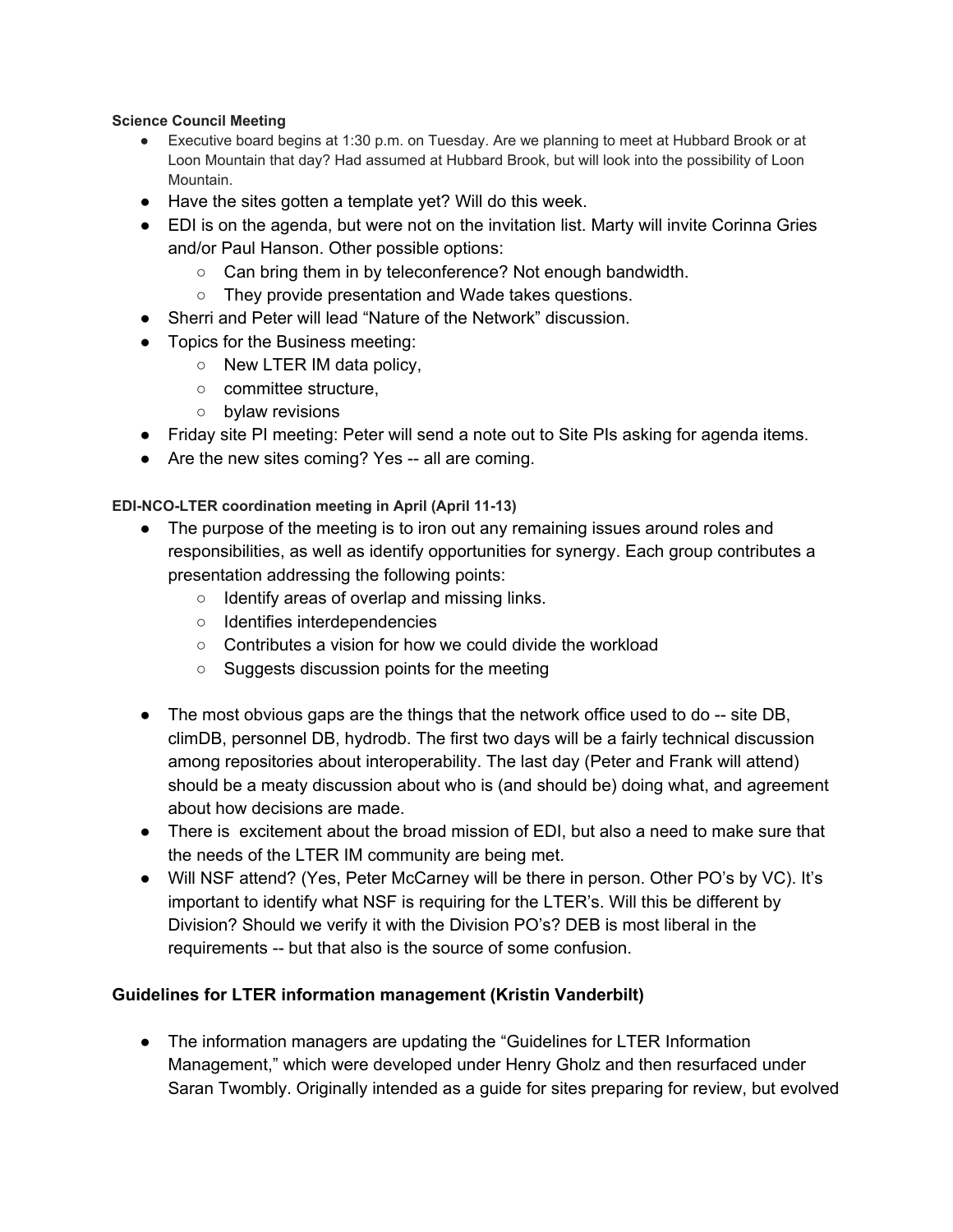as a standard for the IM's. Should be useful for both new sites and sites preparing for review. It's unclear where they stand in relation to NSF, but it's important to establish our own standards in any case. Working to get community consensus to update guidelines.

- The EDI-NCO-DataONE discussion in mid-April may bear on this effort, especially with Peter McCartney involved. Decision to table further discussion until after the April meeting. We do need a clearly written documentation of what the expectations are for sites.
- When will we discuss the proposed changes to the data access policy? May need another EB meeting before Science Council.

# **Proposal for committee reorganization**

Reviewed key elements

- Smaller formal committees, with rotating membership, similar to executive board or to IM exec
- Complemented by larger community of practice to maintain communication channels and professional development opportunities
- Annual opportunity to request funds for in-person meetings and projects

Thoughts and questions:

- Be aware of the work that the committees have done.
	- Proposal does not eliminate the role for working groups/project teams. Participation would be organized through committees, but wouldn't all fall on committee.
- Could be a chance to energize people at the sites. Need some feedback from the committees.
- IMs really like to meet once a year.
- Education committee -- definitely functions as a community of practice. Meet once a month remotely. Dedicated to the idea of a large group that meets regularly.
- Rotation would encourage more uniform engagement across the network.
- But IM positions vary widely in professional level. There's unevenness across the sites, so the ability to engage varies widely
- Some sites might want to skip their turn if they don't think they can contribute effectively.
- A handful of sites do most of the work now. Not sure this proposal changes that dynamic.

Should revisit in May, after some discussion/reflection with committees and sites.

## **Mini-symposium debrief**

Talks were excellent. A practice session contributed to developing a more cohesive set of talks. Event was well-attended by NSF program officers in BIO, Geoscience, OPP. Very consistent message from NSF: we think this is an important program and we support it very strongly.

Paula Mabee, DEB division Director, attended the entire mini-symposium.